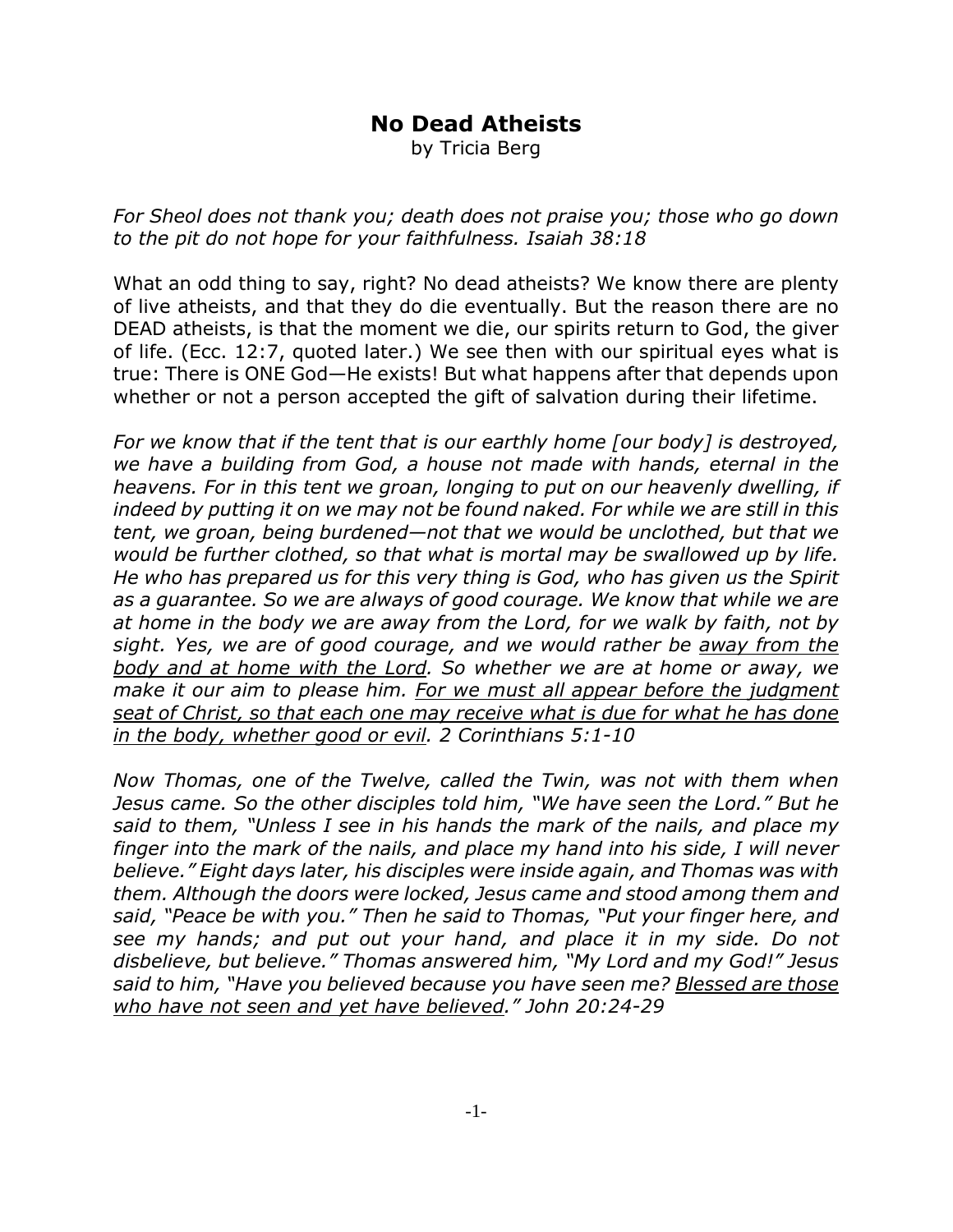Jesus was crucified for the "crime" of claiming to be the Son of God, sent by Father God to take away the sins of the world. (John 3:16-18, 1John 4:9-10, John 1:29, Matt. 1:21, Rom. 3:21-26, Matt. 26:26-28, John 8:24, John 10:24- 39, Matt. 26:63-66, 1John 1:10-2:6, Acts 3:17-21, Acts 17:30-31, Acts 10:34- 43, Acts 26:15-18, Rom. 4:7-8, 1Cor. 15:1-7) When one of the thieves who was crucified at the same time acknowledged who Jesus really was, Jesus assured him that he would be with Him THAT SAME DAY.

*One of the criminals who were hanged railed at him, saying, "Are you not the Christ? Save yourself and us!" But the other rebuked him, saying, "Do you not fear God, since you are under the same sentence of condemnation? And we indeed justly, for we are receiving the due reward of our deeds; but this man has done nothing wrong." And he said, "Jesus, remember me when you come into your kingdom." And he said to him, "Truly, I say to you, today you will be with me in Paradise." Luke 23:39-43*

Jesus also taught that those who lived their lives solely to please themselves, rather than according to God's ways (not even repenting at the very end like the thief on the cross did), are fully conscious after death—including knowing why they ended up where they are. Those who believe we just "cease to be" are sadly mistaken. We don't make our own reality. God does.

*"There was a rich man who was clothed in purple and fine linen and who feasted sumptuously every day. And at his gate was laid a poor man named Lazarus, covered with sores, who desired to be fed with what fell from the rich man's table. Moreover, even the dogs came and licked his sores. The poor man died and was carried by the angels to Abraham's side. The rich man also died and was buried, and in Hades, being in torment, he lifted up his eyes and saw Abraham far off and Lazarus at his side. And he called out, 'Father Abraham, have mercy on me, and send Lazarus to dip the end of his finger in water and cool my tongue, for I am in anguish in this flame.' But Abraham said, 'Child, remember that you in your lifetime received your good things, and Lazarus in like manner bad things; but now he is comforted here, and you are in anguish. And besides all this, between us and you a great chasm has been fixed, in order that those who would pass from here to you may not be able, and none may cross from there to us.' And he said, 'Then I beg you, father, to send him to my father's house—for I have five brothers—so that he may warn them, lest they also come into this place of torment.' But Abraham said, 'They have Moses and the Prophets; let them hear them.' And he said, 'No, father Abraham, but if someone goes to them from the dead, they will repent.' He said to him, 'If they do not hear Moses and the Prophets, neither will they be convinced if someone should rise from the dead.'" Luke 16:19-31*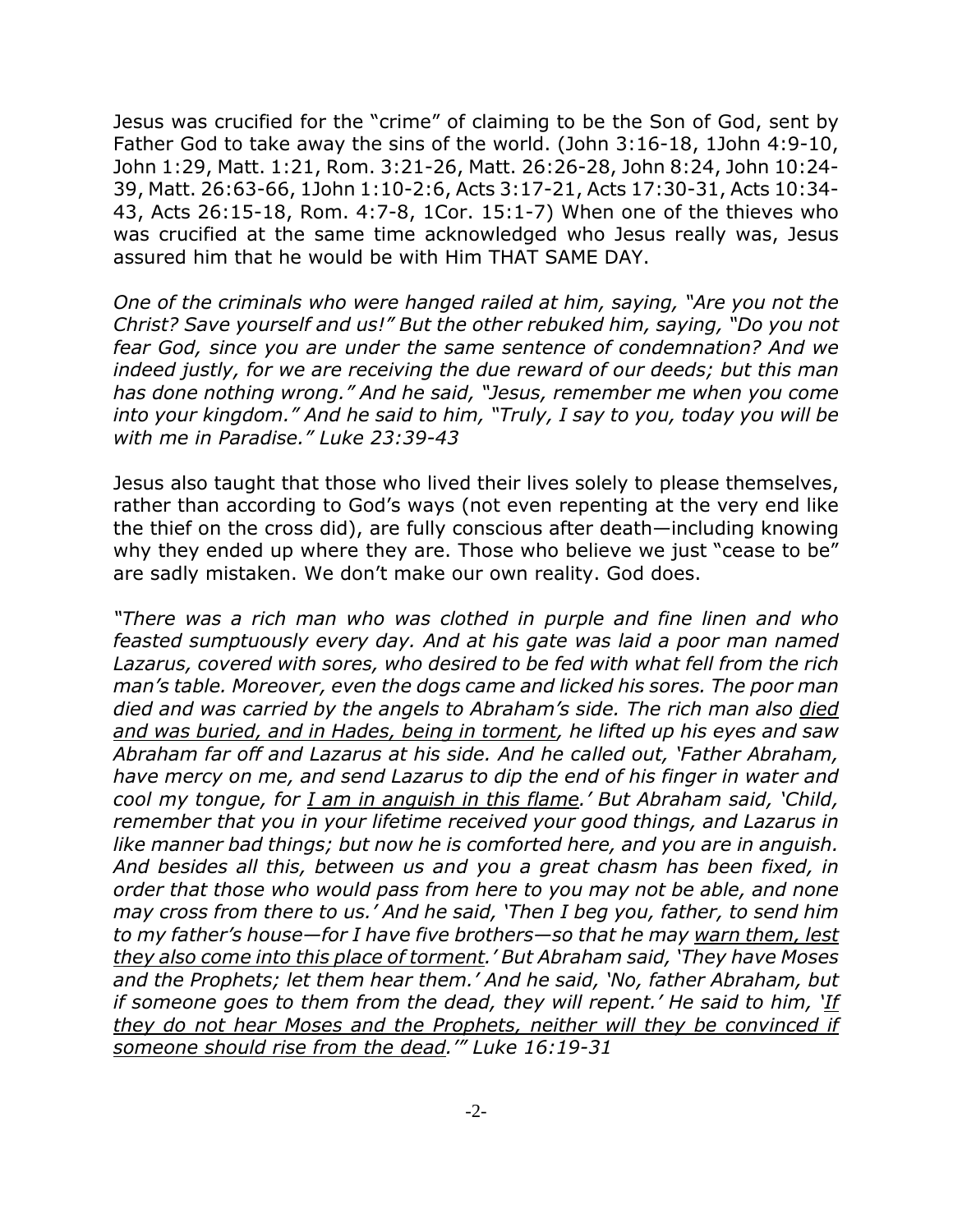Not only do our spirits live on, but also our physical bodies will be resurrected eventually (except for those who are still alive at the time of Jesus' return. 1Thess. 4:16-18, 1Cor. 15:50-57)

*Now I would remind you, brothers, of the gospel I preached to you, which you received, in which you stand, and by which you are being saved, if you hold fast to the word I preached to you—unless you believed in vain. For I delivered to you as of first importance what I also received: that Christ died for our sins in accordance with the Scriptures, that he was buried, that he was raised on the third day in accordance with the Scriptures, and that he appeared to Cephas, then to the twelve. Then he appeared to more than five hundred brothers at one time, most of whom are still alive, though some have fallen asleep. Then he appeared to James, then to all the apostles. Last of all, as to one untimely born, he appeared also to me. For I am the least of the apostles, unworthy to be called an apostle, because I persecuted the church of God. But by the grace of God I am what I am, and his grace toward me was not in vain. On the contrary, I worked harder than any of them, though it was not I, but the grace of God that is with me. Whether then it was I or they, so we preach and so you believed. Now if Christ is proclaimed as raised from the dead, how can some of you say that there is no resurrection of the dead? But if there is no resurrection of the dead, then not even Christ has been raised. And if Christ has not been raised, then our preaching is in vain and your faith is in vain. We are even found to be misrepresenting God, because we testified about God that he raised Christ, whom he did not raise if it is true that the dead are not raised. For if the dead are not raised, not even Christ has been raised. And if Christ has not been raised, your faith is futile and you are still in your sins. Then those also who have fallen asleep in Christ have perished. If in Christ we have hope in this life only, we are of all people most to be pitied. But in fact Christ has been raised from the dead, the firstfruits of those who have fallen asleep. For as by a man came death, by a man has come also the resurrection of the dead. For as in Adam all die, so also in Christ shall all be made alive. But each in his own order: Christ the firstfruits, then at his coming those who belong to Christ. Then comes the end, when he delivers the kingdom to God the Father after destroying every rule and every authority and power. For he must reign until he has put all his enemies under his feet. The last enemy to be destroyed is death. For "God has put all things in subjection under his feet." But when it says, "all things are put in subjection," it is plain that he is excepted who put all things in subjection under him. When all things are subjected to him, then the Son himself will also be subjected to him who put all things in subjection under him, that God may be all in all. 1 Corinthians 15:1-28*

The difference between the resurrection of believers and unbelievers is that those who were saved by the precious blood of Jesus dying on the cross to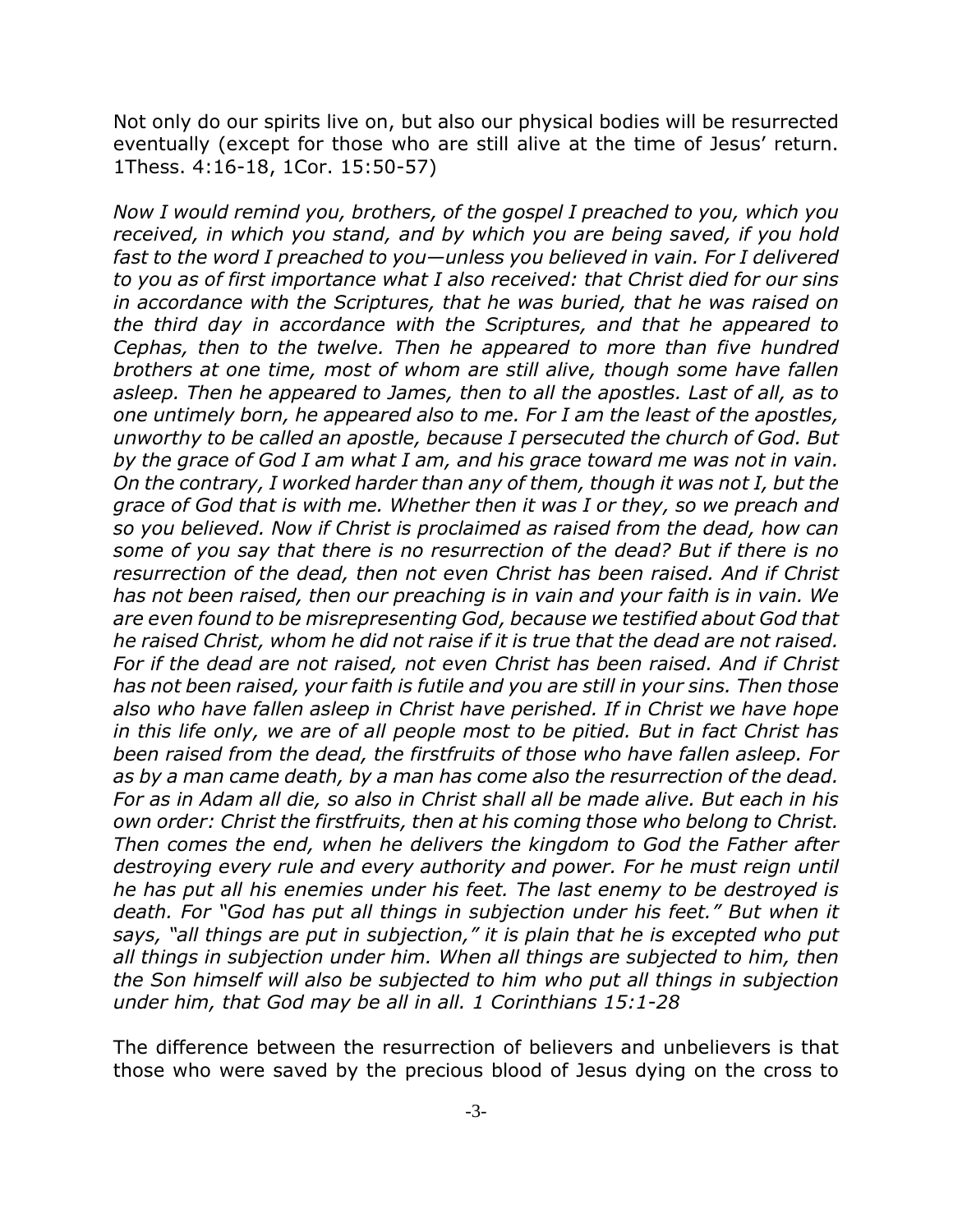wash away their sins will live with God forever. Those who rejected the ONLY way to be saved will go in the Lake of Fire, which is where hell will be thrown in the end.

*Then I saw a great white throne and him who was seated on it. From his presence earth and sky fled away, and no place was found for them. And I saw the dead, great and small, standing before the throne, and books were opened. Then another book was opened, which is the book of life. And the dead were judged by what was written in the books, according to what they had done. And the sea gave up the dead who were in it, Death and Hades gave up the dead who were in them, and they were judged, each one of them, according to what they had done. Then Death and Hades were thrown into the lake of fire. This is the second death, the lake of fire. And if anyone's name was not found written in the book of life, he was thrown into the lake of fire. Revelation 20:11-15*

*"Whoever causes one of these little ones who believe in me to sin, it would be better for him if a great millstone were hung around his neck and he were thrown into the sea. And if your hand causes you to sin, cut it off. It is better for you to enter life crippled than with two hands to go to hell, to the unquenchable fire. And if your foot causes you to sin, cut it off. It is better for you to enter life lame than with two feet to be thrown into hell. And if your eye causes you to sin, tear it out. It is better for you to enter the kingdom of God with one eye than with two eyes to be thrown into hell, 'where their worm does not die and the fire is not quenched.'" Mark 9:47-48* (Quoting: *"And they shall go out and look on the dead bodies of the men who have rebelled against me. For their worm shall not die, their fire shall not be quenched, and they shall be an abhorrence to all flesh."* Isaiah 66:24)

Don't be confused by the term "dead." We are born with a sinful nature and we all do sin once we are able, despite having a conscience telling us not to. Our sins are not counted against us until we are mature enough to understand right from wrong. Despite knowing better, we think that we can get away with doing wrong things and that doing them will make us happy. Once we give in to the temptation to sin, we"die" spiritually. We break our fellowship with God, just like Adam and Eve did in the Garden of Eden. (Gen. 3:1-24) They believed the lies of the devil, which are the very same ones that are being used against us today. "Did God really say?" (Or many fall for, "Does God really even exist?" If not, no need to obey Him.) Adam and Eve were kicked out of the Garden for disobeying God. Ever since then, we have all inherited a sinful nature with a propensity to rebel against God. ALL have exercised their God-given free will to sin against Him. But God promised a way to restore fellowship, and that way is Jesus. (John 14:6)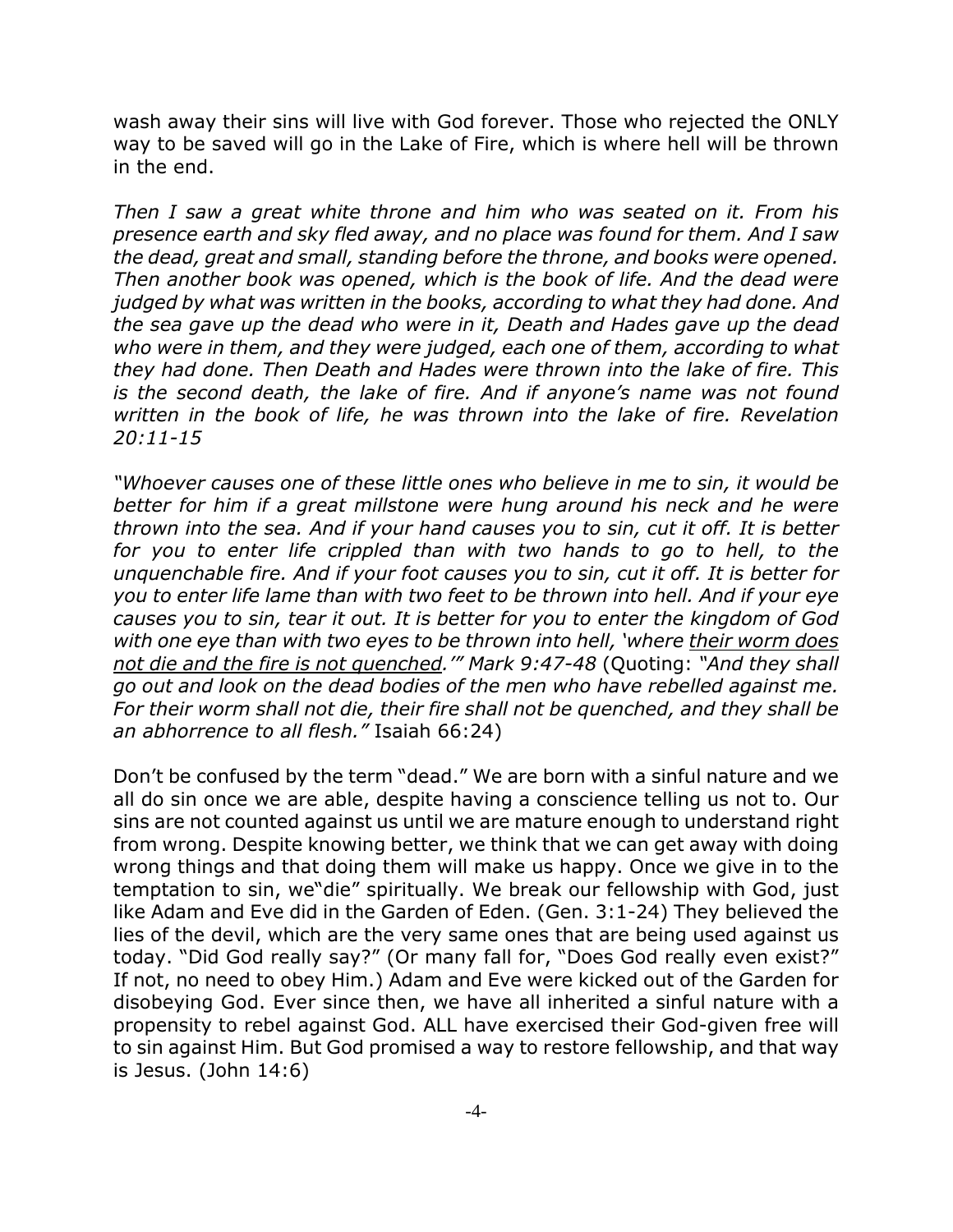*I was once alive apart from the law, but when the commandment came, sin came alive and I died. The very commandment that promised life proved to be death to me. For sin, seizing an opportunity through the commandment, deceived me and through it killed me. Romans 7:9-11*

*For the mind that is set on the flesh is hostile to God, for it does not submit to God's law; indeed, it cannot. Those who are in the flesh cannot please God. Romans 8:7-8*

*But now the righteousness of God has been manifested apart from the law, although the Law and the Prophets bear witness to it—the righteousness of God through faith in Jesus Christ for all who believe. For there is no distinction: for all have sinned and fall short of the glory of God, and are justified by his grace as a gift, through the redemption that is in Christ Jesus, whom God put forward as a propitiation by his blood, to be received by faith. This was to show God's righteousness, because in his divine forbearance he had passed over former sins. It was to show his righteousness at the present time, so that he might be just and the justifier of the one who has faith in Jesus. Romans 3:21-26*

*Therefore, just as sin came into the world through one man, and death through sin, and so death spread to all men because all sinned—for sin indeed was in the world before the law was given, but sin is not counted where there is no law. Yet death reigned from Adam to Moses, even over those whose sinning was not like the transgression of Adam, who was a type of the one who was to come. But the free gift is not like the trespass. For if many died through one man's trespass, much more have the grace of God and the free gift by the grace of that one man Jesus Christ abounded for many. And the free gift is not like the result of that one man's sin. For the judgment following one trespass brought condemnation, but the free gift following many trespasses brought justification. For if, because of one man's trespass, death reigned through that one man, much more will those who receive the abundance of grace and the free gift of righteousness reign in life through the one man Jesus Christ. Therefore, as one trespass led to condemnation for all men, so one act of righteousness leads to justification and life for all men. For as by the one man's disobedience the many were made sinners, so by the one man's obedience the many will be made righteous. Romans 5:12-19* (Also see 1Cor. 15:35-49.)

People in the Bible are frequently referred to as "sleeping" when they have actually died. (Dan. 12:2, John 11:11-15, Psa. 13:3, Jer. 51:39, 57) What do we do when we sleep? We dream. I believe this is God's way of teaching us that we are not without thoughts after death. Another interesting thing I personally believe that He teaches us is that just as He made our autonomic systems run our bodies without our having to consciously control them (such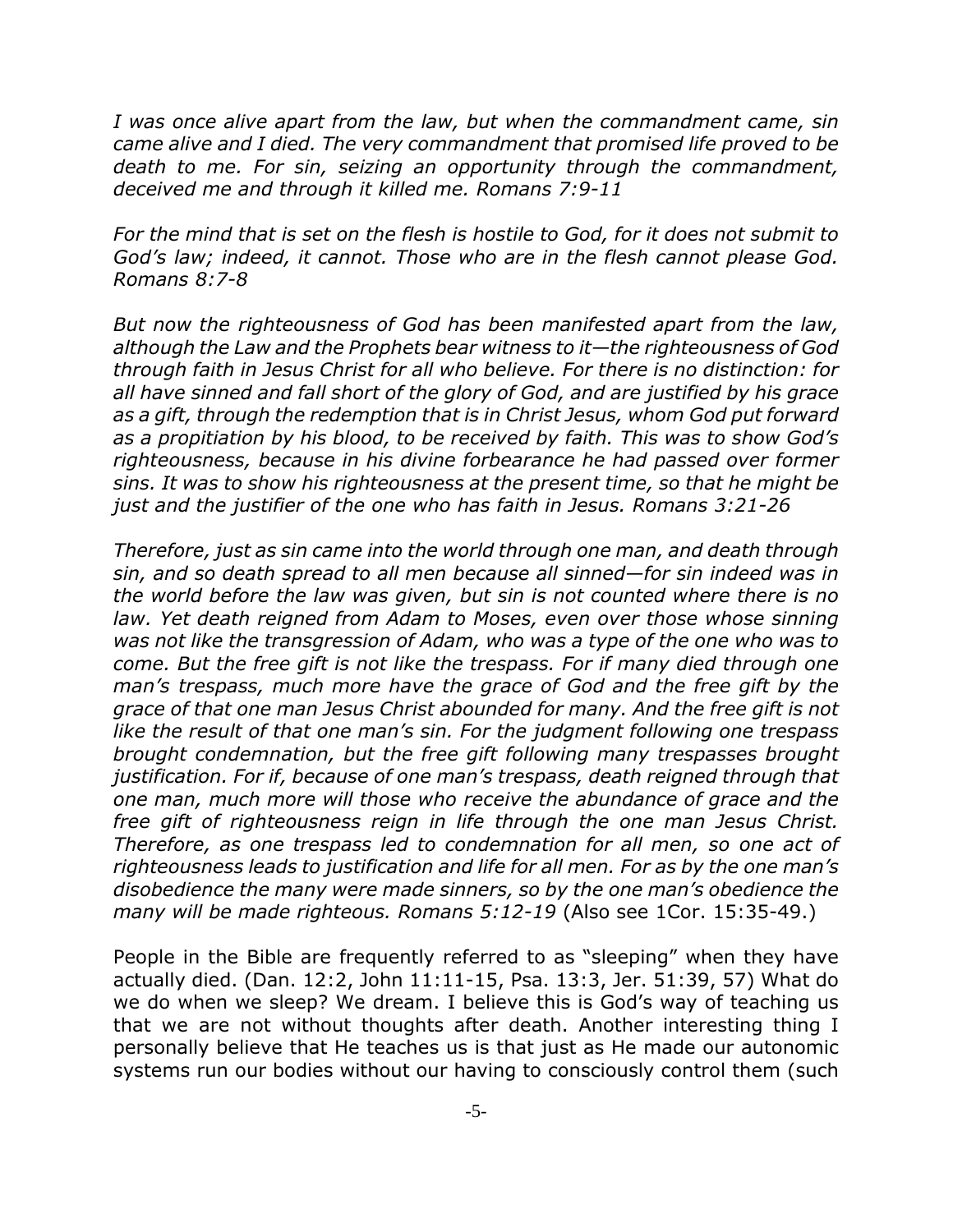as our heart beating, lungs breathing, etc.), He is able with His great power to effortlessly maintain the universe He created. He has shown us by the wonders of all He made that He exists. Whoever denies it is deluding themselves. The problem is that the saying "be careful what you wish for" applies here. Those who insist that there is no God may be left to their own evil devices without His restraint. The result is not pretty. Sin always has ugly consequences.

*For the wrath of God is revealed from heaven against all ungodliness and unrighteousness of men, who by their unrighteousness suppress the truth. For what can be known about God is plain to them, because God has shown it to them. For his invisible attributes, namely, his eternal power and divine nature, have been clearly perceived, ever since the creation of the world, in the things that have been made. So they are without excuse. For although they knew God, they did not honor him as God or give thanks to him, but they became futile in their thinking, and their foolish hearts were darkened. Claiming to be wise, they became fools, and exchanged the glory of the immortal God for images resembling mortal man and birds and animals and creeping things. Therefore God gave them up in the lusts of their hearts to impurity, to the dishonoring of their bodies among themselves, because they exchanged the truth about God for a lie and worshiped and served the creature rather than the Creator, who is blessed forever! Amen. For this reason God gave them up to dishonorable passions. For their women exchanged natural relations for those that are contrary to nature; and the men likewise gave up natural relations with women and were consumed with passion for one another, men committing shameless acts with men and receiving in themselves the due penalty for their error. And since they did not see fit to acknowledge God, God gave them up to a debased mind to do what ought not to be done. They were filled with all manner of unrighteousness, evil, covetousness, malice. They are full of envy, murder, strife, deceit, maliciousness. They are gossips, slanderers, haters of God, insolent, haughty, boastful, inventors of evil, disobedient to parents, foolish, faithless, heartless, ruthless. Though they know God's righteous decree that those who practice such things deserve to die, they not only do them but give approval to those who practice them. Romans 1:18-32*

Those who do not profess faith are the unwitting recipients of God's goodness nevertheless. Not only is the world a better place because of those who TRULY obey God and follow His ways, but God blesses everyone with sunshine and rain. He doesn't pull up the "weeds" from His garden until the entire crop is ready to harvest. We have until we die or until Jesus returns to get "right" with God by acknowledging and repenting of our sins, and admitting Jesus is the Son of God, our Lord, who died for our sins and rose from the dead. (Rom. 10:8-10, Col. 1:15-23)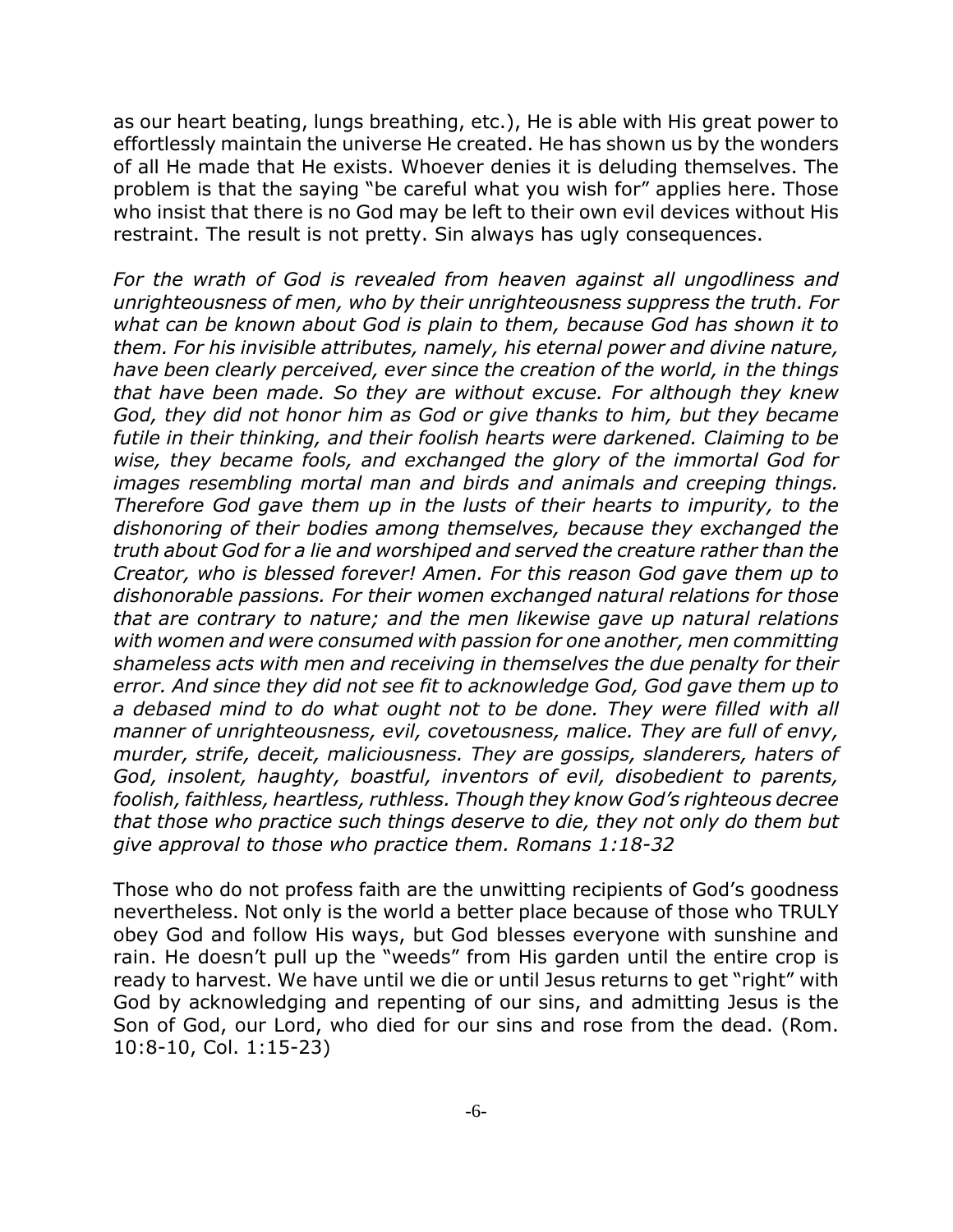*"You have heard that it was said, 'You shall love your neighbor and hate your enemy.' But I say to you, Love your enemies and pray for those who persecute you, so that you may be sons of your Father who is in heaven. For he makes his sun rise on the evil and on the good, and sends rain on the just and on the unjust. For if you love those who love you, what reward do you have? Do not even the tax collectors do the same? And if you greet only your brothers, what more are you doing than others? Do not even the Gentiles do the same? You therefore must be perfect, as your heavenly Father is perfect." Matthew 5:43-48*

*He put another parable before them, saying, "The kingdom of heaven may be compared to a man who sowed good seed in his field, but while his men were sleeping, his enemy came and sowed weeds among the wheat and went away. So when the plants came up and bore grain, then the weeds appeared also. And the servants of the master of the house came and said to him, 'Master, did you not sow good seed in your field? How then does it have weeds?' He said to them, 'An enemy has done this.' So the servants said to him, 'Then do you want us to go and gather them?' But he said, 'No, lest in gathering the weeds you root up the wheat along with them. Let both grow together until the harvest, and at harvest time I will tell the reapers, Gather the weeds first and bind them in bundles to be burned, but gather the wheat into my barn.'" Matthew 13:24-30*

*Then he left the crowds and went into the house. And his disciples came to him, saying, "Explain to us the parable of the weeds of the field." He answered, "The one who sows the good seed is the Son of Man. The field is the world, and the good seed is the sons of the kingdom. The weeds are the sons of the evil one, and the enemy who sowed them is the devil. The harvest is the end of the age, and the reapers are angels. Just as the weeds are gathered and burned with fire, so will it be at the end of the age. The Son of Man will send his angels, and they will gather out of his kingdom all causes of sin and all law-breakers, and throw them into the fiery furnace. In that place there will be weeping and gnashing of teeth. Then the righteous will shine like the sun in the kingdom of their Father. He who has ears, let him hear. Matthew 13:36-43*

At some point in the future, the "restrainer" of evil will be removed from the earth, and things will get REALLY ugly. We haven't seen anything like it yet, nor will there ever be anything like it again after Jesus returns. (Matt. 24:7, 21, Luke 21:11, 25-26) During that time, God will let each one go their own wicked way according to the desires of their depraved hearts.

*Let no one deceive you in any way. For that day will not come, unless the rebellion comes first, and the man of lawlessness is revealed, the son of*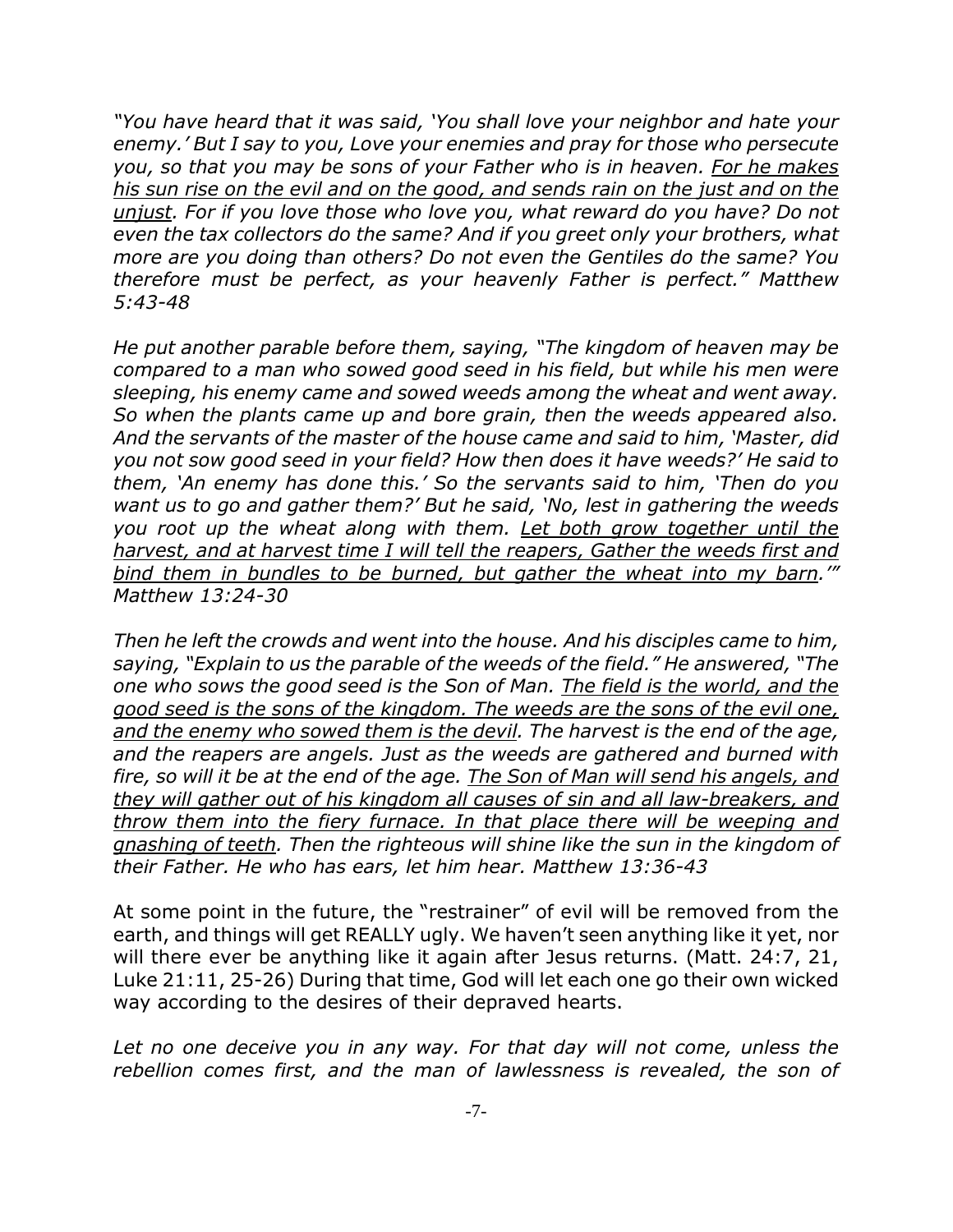*destruction, who opposes and exalts himself against every so-called god or object of worship, so that he takes his seat in the temple of God, proclaiming himself to be God. Do you not remember that when I was still with you I told you these things? And you know what is restraining him now so that he may be revealed in his time. For the mystery of lawlessness is already at work. Only he who now restrains it will do so until he is out of the way. And then the lawless one will be revealed, whom the Lord Jesus will kill with the breath of his mouth and bring to nothing by the appearance of his coming. The coming of the lawless one is by the activity of Satan with all power and false signs and wonders, and with all wicked deception for those who are perishing, because they refused to love the truth and so be saved. Therefore God sends them a strong delusion, so that they may believe what is false, in order that all may be condemned who did not believe the truth but had pleasure in unrighteousness. But we ought always to give thanks to God for you, brothers beloved by the Lord, because God chose you as the firstfruits to be saved, through sanctification by the Spirit and belief in the truth. 2 Thessalonians 2:3-13*

*Then I saw another beast rising out of the earth. It had two horns like a lamb and it spoke like a dragon. It exercises all the authority of the first beast in its presence, and makes the earth and its inhabitants worship the first beast, whose mortal wound was healed. It performs great signs, even making fire come down from heaven to earth in front of people, and by the signs that it is allowed to work in the presence of the beast it deceives those who dwell on earth, telling them to make an image for the beast that was wounded by the sword and yet lived. And it was allowed to give breath to the image of the beast, so that the image of the beast might even speak and might cause those who would not worship the image of the beast to be slain. Revelation 13:11-15*

On Pi (**π**) Day of this year (the ratio of a circle's circumference to its diameter, which starts with 3.14, observed on March 14, 2018), a well-known scientist named Stephen Hawking died. For most of his life, he suffered from ALS—a severe disorder that ravaged his body—but he lived much, much longer than doctors originally estimated. What a blessing to have received so much unexpected time from God to come to a knowledge of the truth about Him and His offer of salvation through His only begotten Son, Jesus.

*Remember also your Creator in the days of your youth, before the evil days come and the years draw near of which you will say, "I have no pleasure in them"; before the sun and the light and the moon and the stars are darkened and the clouds return after the rain, in the day when the keepers of the house tremble, and the strong men are bent, and the grinders cease because they are few, and those who look through the windows are dimmed, and the doors on*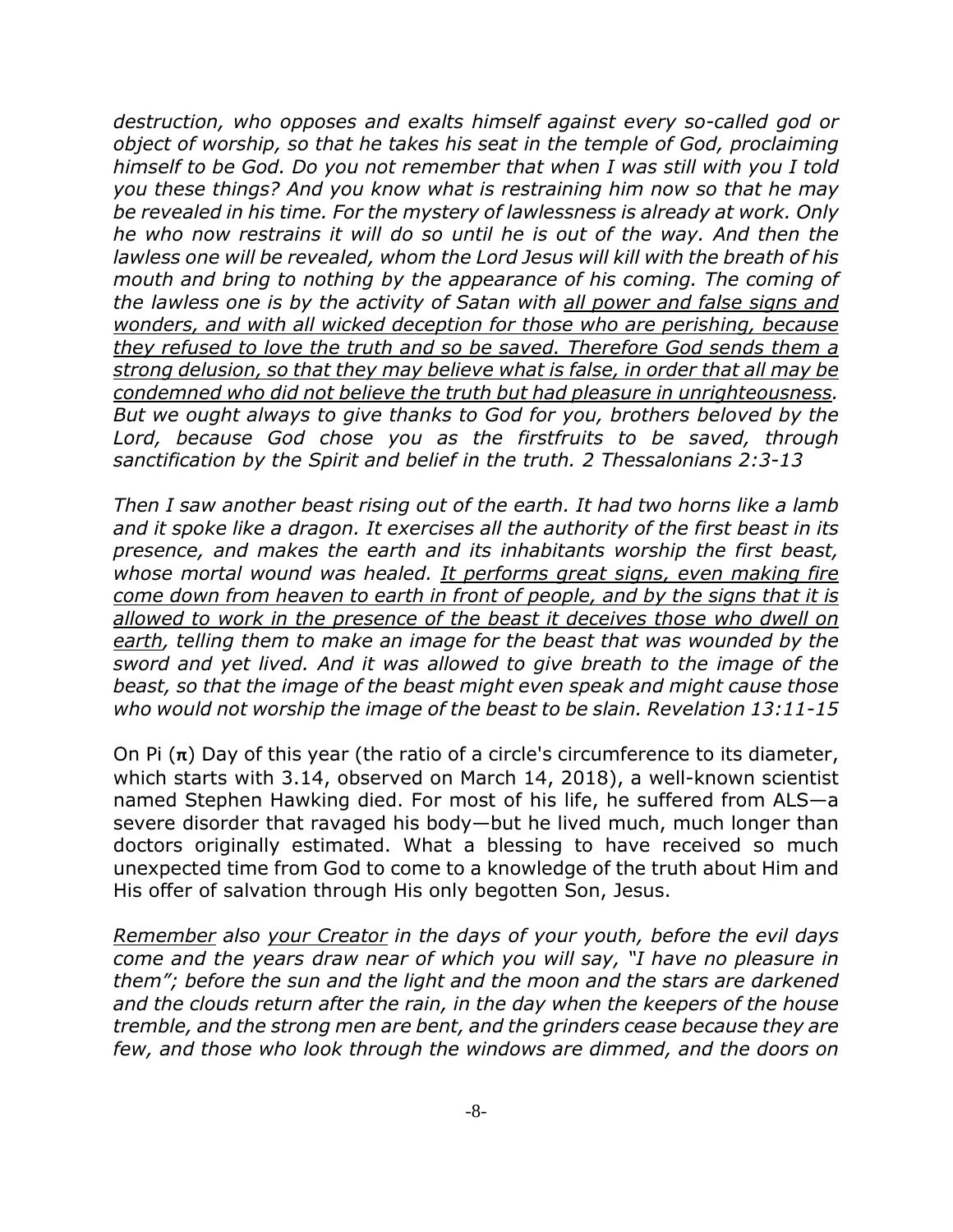*the street are shut—when the sound of the grinding is low, and one rises up at the sound of a bird, and all the daughters of song are brought low—they are afraid also of what is high, and terrors are in the way; the almond tree blossoms, the grasshopper drags itself along, and desire fails, because man is going to his eternal home, and the mourners go about the streets—before the silver cord is snapped, or the golden bowl is broken, or the pitcher is shattered at the fountain, or the wheel broken at the cistern, and the dust returns to the earth as it was, and the spirit returns to God who gave it. Vanity of vanities, says the Preacher; all is vanity. Besides being wise, the Preacher also taught the people knowledge, weighing and studying and arranging many proverbs with great care. The Preacher sought to find words of delight, and uprightly he wrote words of truth. The words of the wise are like goads, and like nails firmly fixed are the collected sayings; they are given by one Shepherd. My son, beware of anything beyond these. Of making many books there is no end, and much study is a weariness of the flesh. The end of the matter; all has been heard. Fear God and keep his commandments, for this is the whole duty of man. For God will bring every deed into judgment, with every secret thing, whether good or evil. Ecclesiastes 12:1-14* 

Hawking was a professed atheist at the time he gave an interview to El Mundo magazine. He was quoted in an article on Time.com (Time Magazine, on the day of his death) as saying in that interview:

*"Before we understand science, it is natural to believe that God created the universe. But now science offers a more convincing explanation," he said. "What I meant by 'we would know the mind of God' is, we would know everything that God would know, if there were a God, which there isn't. I'm an atheist."*

Many people think they're pretty intelligent—too smart to believe in anything "blindly," but they "believe" in things they can't see every day, like gravity. Hawking "believed" in black holes that he was never able to see. Some will say, "but you can see the EVIDENCE of the existence of those things." And so it is with God. We can see by the amazing complexity and infinite variety of all He created that it was made by someone incredibly powerful and intelligent. Or do we have enough sense to know that someone built something as simple as our house, but still think that no intelligence was involved in making the universe?

*For every house is built by someone, but the builder of all things is God. Hebrews 3:4*

Any statistician can calculate that the odds of a perfect solar system, ecosystem or any of the various systems functioning in our bodies developing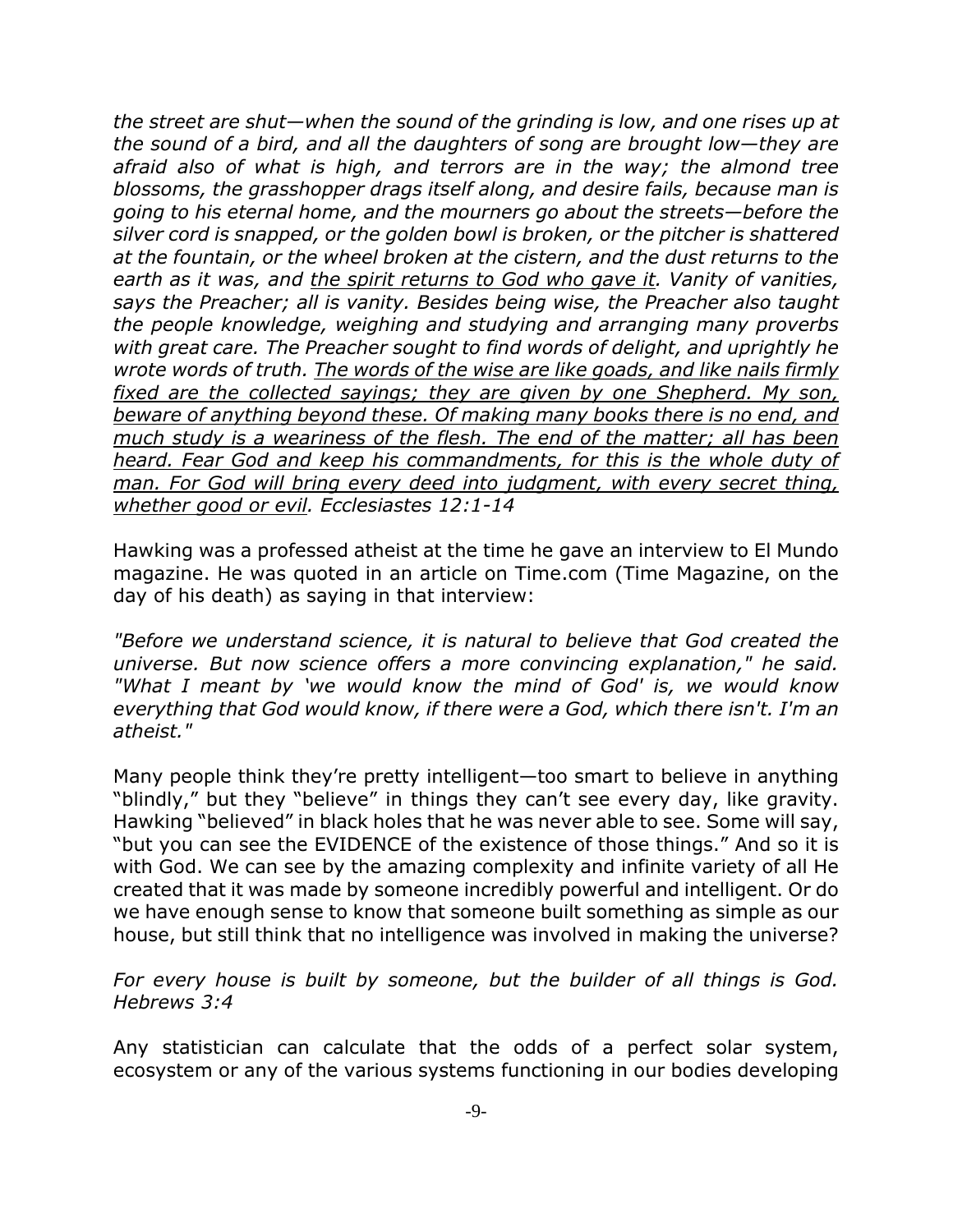on its own over time is basically zero. But even if we said it were hypothetically possible, for that to happen there has to BE something to start with. Where did that first particle come from? Doesn't that take FAITH to believe that all of these things happened so long ago when no one was there to document it? So is it science, or religion? Is faith really irrational and ignorant? Or is that the case only if it's in God, but not if it's in science?

*The fool says in his heart, "There is no God." They are corrupt, they do abominable deeds, there is none who does good. The LORD looks down from heaven on the children of man, to see if there are any who understand, who seek after God. They have all turned aside; together they have become corrupt; there is none who does good, not even one. Have they no knowledge, all the evildoers who eat up my people as they eat bread and do not call upon the LORD? There they are in great terror, for God is with the generation of the righteous. You would shame the plans of the poor, but the LORD is his refuge. Psalm 14:1-6*

*The fear of the LORD is the beginning of wisdom; all those who practice it have a good understanding. His praise endures forever! Psalm 111:10*

Has anyone thought about who made the "laws of nature" that scientists love to study? Shouldn't they be called the "coincidences of nature" if that's what they really are? We know that our criminal and civic laws were made by men (and those were based on the Ten Commandments of the Bible, whether people are willing to admit it or not. Exo. 20:1-17)

God has not left himself without a witness. In addition to all creation, He has given us the Bible, which He inspired men to record—it has been preserved all these years for our benefit. In it, multitudes of predictions were made which came true (and He warns us of many other events yet to come).

*For whatever was written in former days was written for our instruction, that through endurance and through the encouragement of the Scriptures we might have hope. Romans 15:4*

*For then there will be great tribulation, such as has not been from the beginning of the world until now, no, and never will be. And if those days had not been cut short, no human being would be saved. But for the sake of the elect those days will be cut short. Then if anyone says to you, 'Look, here is the Christ!' or 'There he is!' do not believe it. For false christs and false prophets will arise and perform great signs and wonders, so as to lead astray, if possible, even the elect. See, I have told you beforehand. Matthew 24:21-25*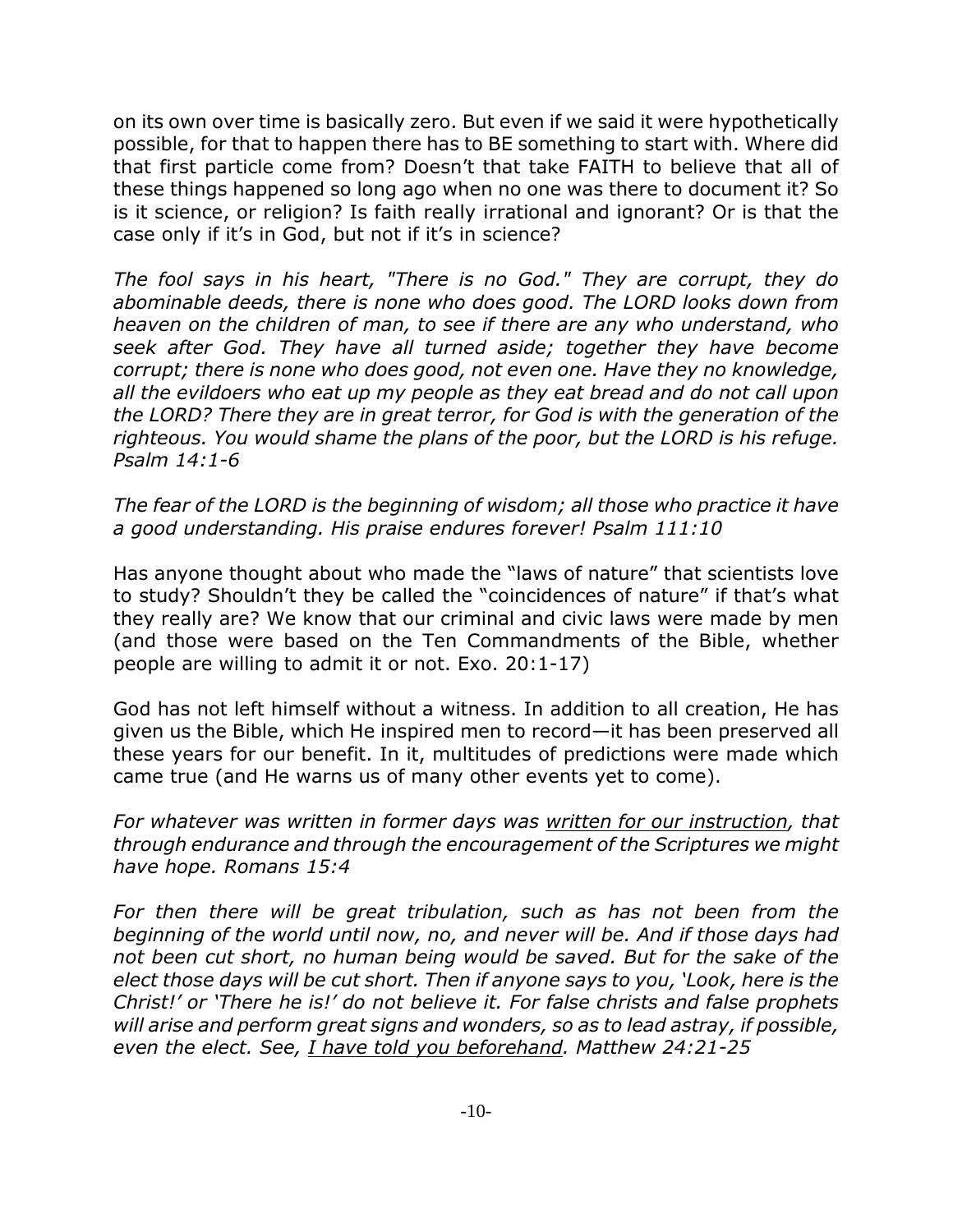*Therefore, while the promise of entering his rest still stands, let us fear lest any of you should seem to have failed to reach it. For good news came to us just as to them, but the message they heard did not benefit them, because they were not united by faith with those who listened. For we who have believed enter that rest, as he has said, "As I swore in my wrath, 'They shall not enter my rest,'" although his works were finished from the foundation of the world. For he has somewhere spoken of the seventh day in this way: "And God rested on the seventh day from all his works." And again in this passage he said, "They shall not enter my rest." Since therefore it remains for some to enter it, and those who formerly received the good news failed to enter because of disobedience, again he appoints a certain day, "Today," saying through David so long afterward, in the words already quoted, "Today, if you hear his voice, do not harden your hearts." For if Joshua had given them rest, God would not have spoken of another day later on. So then, there remains a Sabbath rest for the people of God, for whoever has entered God's rest has also rested from his works as God did from his. Let us therefore strive to enter that rest, so that no one may fall by the same sort of disobedience. For the word of God is living and active, sharper than any two-edged sword, piercing to the division of soul and of spirit, of joints and of marrow, and discerning the thoughts and intentions of the heart. And no creature is hidden from his sight, but all are naked and exposed to the eyes of him to whom we must give account. Hebrews 4:1-13*

Furthermore, God indwells believers during this age and bears fruit of His Spirit in them (if they are truly saved and thus behaving like His adopted children should - Gal. 5:16-25). God is not dead, nor is it possible for Him to die, for which we can all be thankful. He has been forever and always will be—in fact, His very name attests to this fact, since it means "I AM" - present tense, without any limitations. Time is His creation and will eventually cease. (Gen. 1:14, Rev. 22:5)

*"The wind blows where it wishes, and you hear its sound, but you do not know where it comes from or where it goes. So it is with everyone who is born of the Spirit." John 3:8*

*The true light, which gives light to everyone, was coming into the world. He was in the world, and the world was made through him, yet the world did not know him. He came to his own, and his own people did not receive him. But to all who did receive him, who believed in his name, he gave the right to become children of God, who were born, not of blood nor of the will of the flesh nor of the will of man, but of God. And the Word became flesh and dwelt among us, and we have seen his glory, glory as of the only Son from the Father, full of grace and truth. John 1:9-14*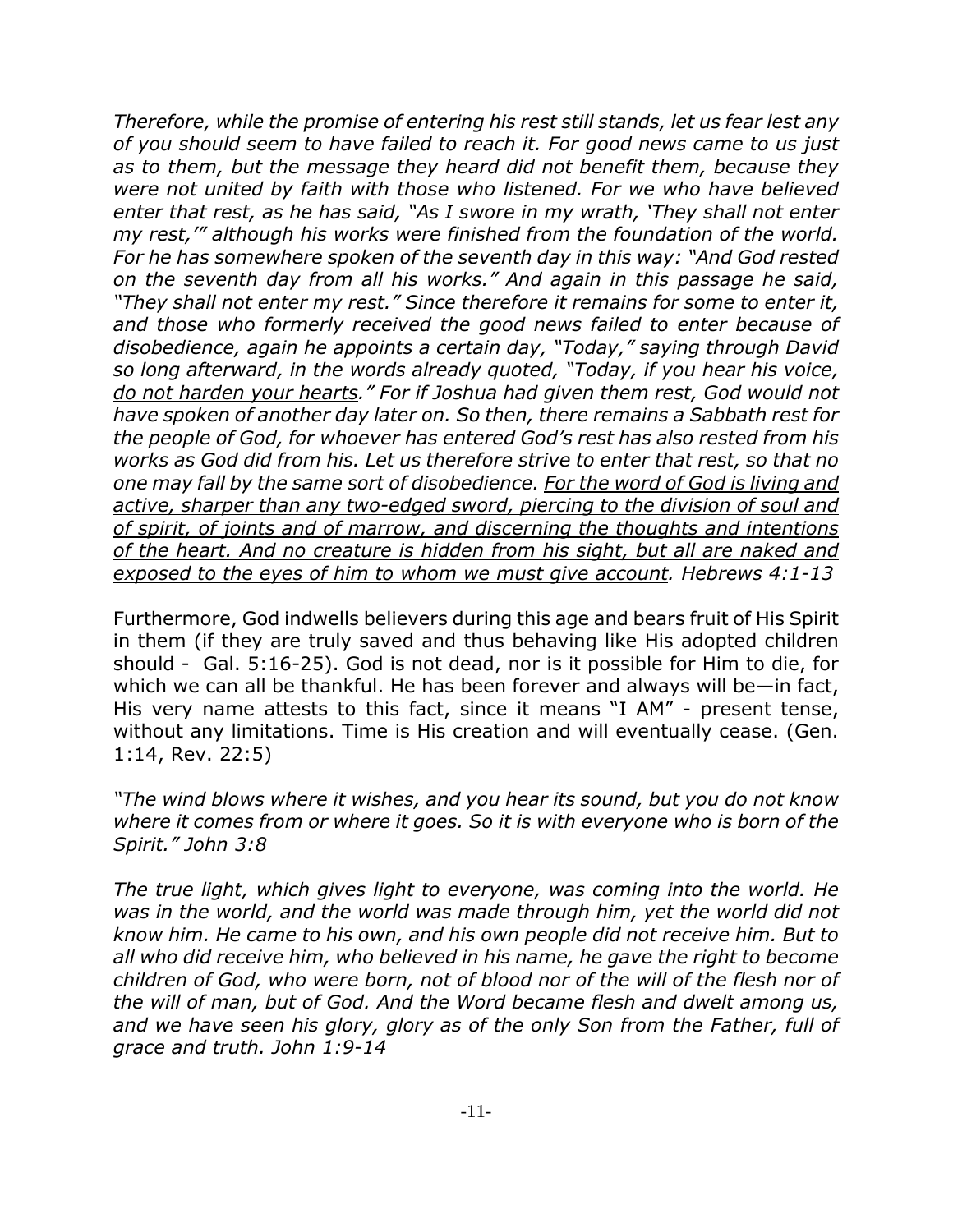*"You are the salt of the earth, but if salt has lost its taste, how shall its saltiness be restored? It is no longer good for anything except to be thrown out and trampled under people's feet. "You are the light of the world. A city set on a hill cannot be hidden. Nor do people light a lamp and put it under a basket, but on a stand, and it gives light to all in the house. In the same way, let your light shine before others, so that they may see your good works and give glory to your Father who is in heaven." Matthew 5:13-16*

*I will say to the north, Give up, and to the south, Do not withhold; bring my sons from afar and my daughters from the end of the earth, everyone who is called by my name, whom I created for my glory, whom I formed and made." Bring out the people who are blind, yet have eyes, who are deaf, yet have ears! All the nations gather together, and the peoples assemble. Who among them can declare this, and show us the former things? Let them bring their witnesses to prove them right, and let them hear and say, It is true. "You are my witnesses," declares the LORD, "and my servant whom I have chosen, that you may know and believe me and understand that I am he. Before me no god was formed, nor shall there be any after me. I, I am the LORD, and besides me there is no savior. I declared and saved and proclaimed, when there was no strange god among you; and you are my witnesses," declares the LORD, "and I am God. Also henceforth I am he; there is none who can deliver from my hand; I work, and who can turn it back?" Isaiah 43:6-13*

Stephen Hawking was quoted on Newsweek.com (Newsweek magazine, article dated March 14, 2018) as saying:

*"I believe the simplest explanation is, there is no God. No one created the universe and no one directs our fate. This leads me to a profound realization that there probably is no heaven and no afterlife either. We have this one life to appreciate the grand design of the universe and for that, I am extremely grateful."*

The question remains: Grateful to whom or what? As the verse at the top indicates, there is NO HOPE after death, just as Hawking believed. Those who heard the truth during this life, but rejected it have sealed their own fates. He is quoted by Newsweek.com also as saying:

"*There is a fundamental difference between religion, which is based on authority; science, which is based on observation and reason. Science will win, because it works."*

We have already talked above about how no one was there to observe the socalled "big bang" theory (now taught as fact) and so that claim cannot honestly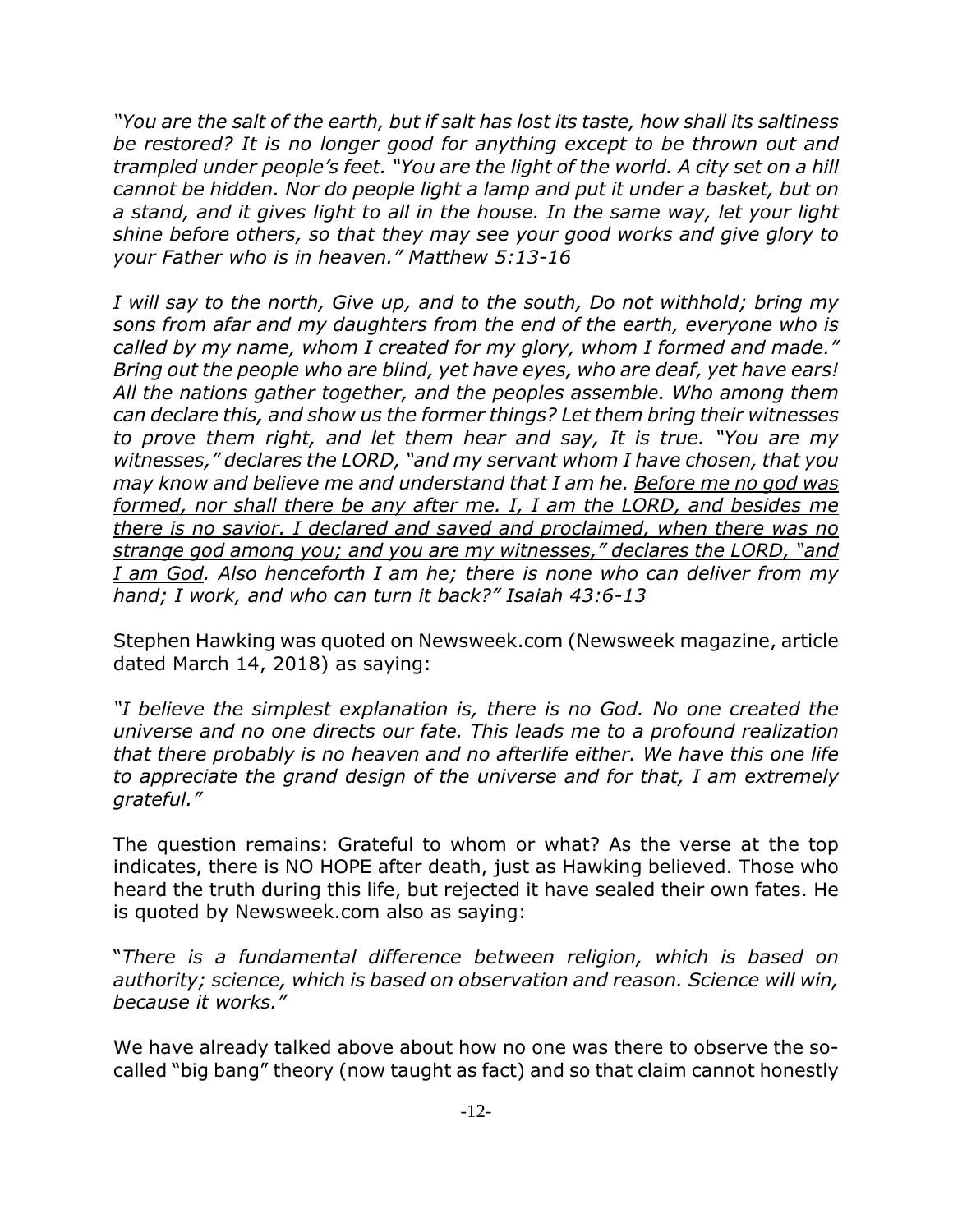be applied, nor can it be applied to the theory (also now taught as fact) of "evolution over millions of years." Not to mention the fact that scientists are constantly finding out they were previously wrong as they make new discoveries, which might be thought of as more of a "fail" than a "win" to an unbiased person. But what really stands out about the above-quoted statement by Hawking is the word "authority." That is the crux of the problem right there. People do not want anyone they can't see having the ultimate authority over them (and many times, they don't want anyone they CAN see exercising authority over them, either—especially if they disagree with them, but see 1Pet. 2:13-25, Dan. 2:20-22). I pray that Hawking was able to humble himself at some point between the time when that statement was made and before his death. God is not impressed with our "wisdom." Our intelligence, talents, etc. are gifts from HIM. In order to please Him, we must believe He exists and give Him the glory.

*Every good gift and every perfect gift is from above, coming down from the Father of lights with whom there is no variation or shadow due to change. James 1:17*

*And without faith it is impossible to please him, for whoever would draw near to God must believe that he exists and that he rewards those who seek him. Hebrews 11:6*

*I am the LORD; that is my name; my glory I give to no other, nor my praise to carved idols. Isaiah 42:8* (In America, we don't literally carve idols with our hands and worship them, but we have other "idols" such as education, science, celebrities, sports, fame, success, money, power, possessions, etc.)

*You adulterous people! Do you not know that friendship with the world is enmity with God? Therefore whoever wishes to be a friend of the world makes himself an enemy of God. Or do you suppose it is to no purpose that the Scripture says, "He yearns jealously over the spirit that he has made to dwell in us"? But he gives more grace. Therefore it says, "God opposes the proud, but gives grace to the humble." Submit yourselves therefore to God. Resist the devil, and he will flee from you. Draw near to God, and he will draw near to you. Cleanse your hands, you sinners, and purify your hearts, you double-minded. Be wretched and mourn and weep. Let your laughter be turned to mourning and your joy to gloom. Humble yourselves before the Lord, and he will exalt you. James 4:4-10*

For the truly humble, it's easy to admit we are not God and submit to the control of the One who is. The problem is that so few are truly humble. It's not easy to let go of our self-perceived "sovereignty" and lower ourselves in our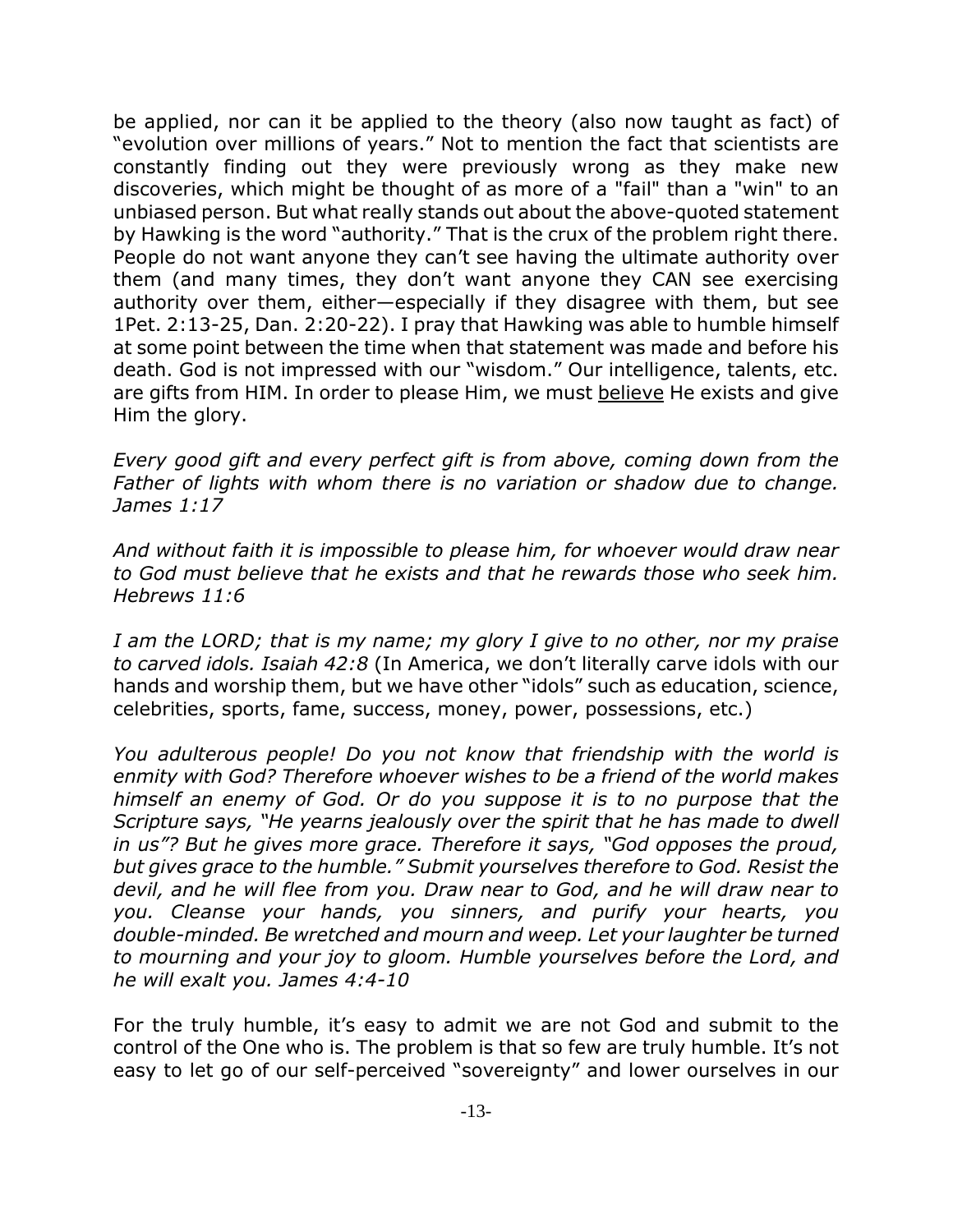own minds to accept that we are created beings, and that our Creator has absolute power and authority to rule over us along with else He made.

*For thus says the One who is high and lifted up, who inhabits eternity, whose name is Holy: "I dwell in the high and holy place, and also with him who is of a contrite and lowly spirit, to revive the spirit of the lowly, and to revive the heart of the contrite. For I will not contend forever, nor will I always be angry; for the spirit would grow faint before me, and the breath of life that I made." Isaiah 57:15-16*

*Who gave [the LORD] charge over the earth, and who laid on him the whole world? If he should set his heart to it and gather to himself his spirit and his breath, all flesh would perish together, and man would return to dust. Job 34:13-15*

*The God who made the world and everything in it, being Lord of heaven and earth, does not live in temples made by man, nor is he served by human hands, as though he needed anything, since he himself gives to all mankind life and breath and everything. Acts 17:24-25*

*The earth is the LORD's and the fullness thereof, the world and those who dwell therein, Psalm 24:1* Also see Psalm 104, Zechariah 12:1 and Genesis 2:7.

People have lots of ideas on how they would rule the world if they were in charge, but God has made it clear that He does not need our advice. (Job 38:1- 42:6, Isa. 29:11-21, 1Cor. 10:6-15, Isa. 40:12-31, Rom. 11:33-36) Those who succeed in overcoming their natural desire to rule, who place their trust and hope in God alone, receive much-needed help from God. (Eph. 6:10-20, Psa. 147:10-11) The devil is real, and every rebellion against God has its start with him. (Isa. 14:12-14)

*Likewise, you who are younger, be subject to the elders. Clothe yourselves, all of you, with humility toward one another, for "God opposes the proud but gives grace to the humble." Humble yourselves, therefore, under the mighty hand of God so that at the proper time he may exalt you, casting all your anxieties on him, because he cares for you. Be sober-minded; be watchful. Your adversary the devil prowls around like a roaring lion, seeking someone to devour. Resist him, firm in your faith, knowing that the same kinds of suffering are being experienced by your brotherhood throughout the world. And after you have suffered a little while, the God of all grace, who has called you to his eternal glory in Christ, will himself restore, confirm, strengthen, and establish you. To him be the dominion forever and ever. Amen. 1 Peter 5:5-11*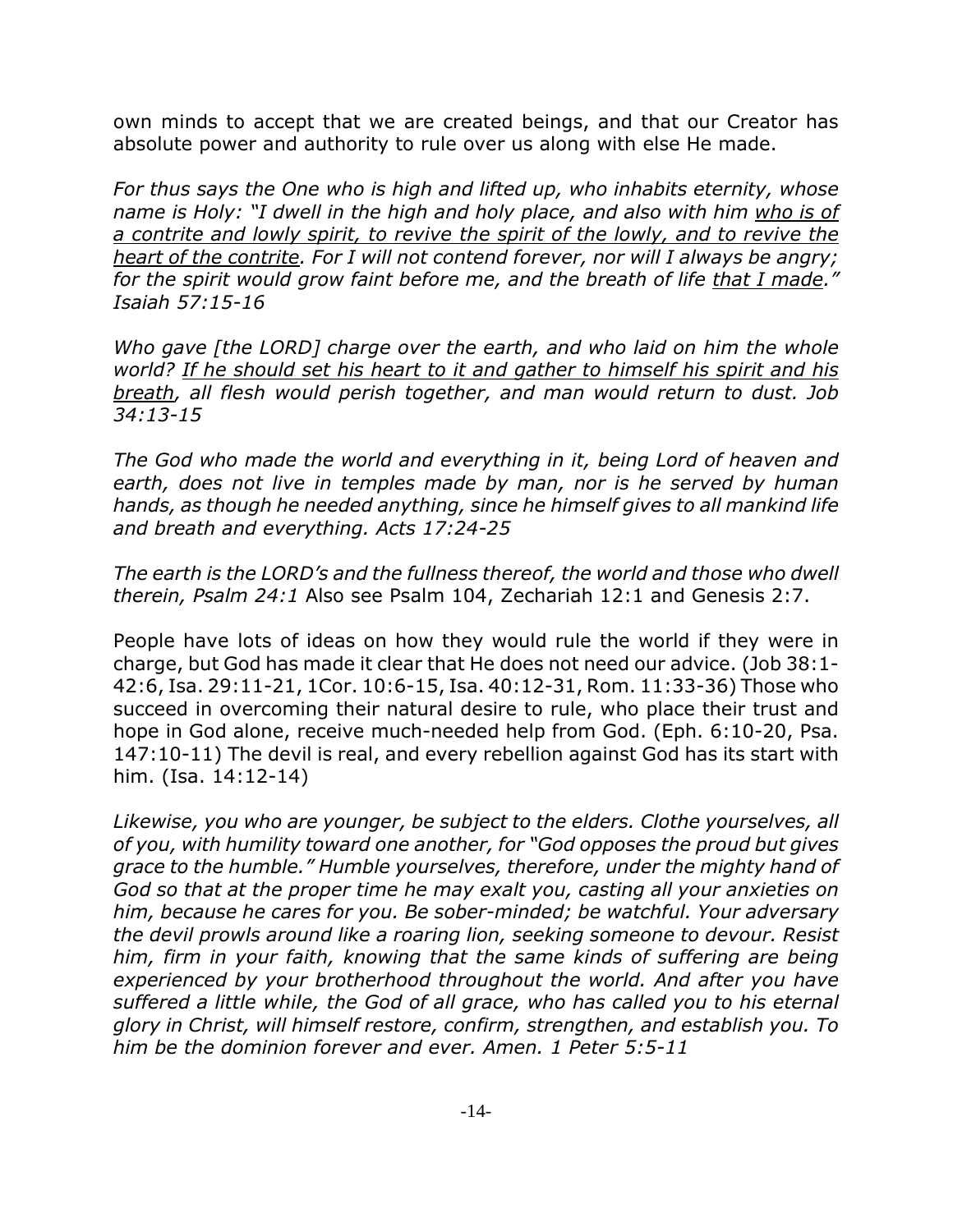*Jesus said to them, "If God were your Father, you would love me, for I came from God and I am here. I came not of my own accord, but he sent me. Why do you not understand what I say? It is because you cannot bear to hear my word. You are of your father the devil, and your will is to do your father's desires. He was a murderer from the beginning, and does not stand in the truth, because there is no truth in him. When he lies, he speaks out of his own character, for he is a liar and the father of lies. But because I tell the truth, you do not believe me. Which one of you convicts me of sin? If I tell the truth, why do you not believe me? Whoever is of God hears the words of God. The reason why you do not hear them is that you are not of God." John 8:42-47*

It's not for any of us to say where anyone went after they died—we can't know for sure since we are not God, and it wouldn't change anything either way. We HOPE that each soul finds mercy, and we leave it in the hands of our awesome, just God. We can and should, however, examine the message that a person passed on to the world before their death. If they were misled, we can attempt to correct their errors so that those still living are not deceived in the same way. And so this article has been written for those who looked up to Stephen Hawking and may have embraced his view on eternity. It's a call for each one to give their future eternal state some thought while it can still be changed. As the rich man in Luke 16 (quoted earlier) discovered, there is NO party in hell, and we do not simply "cease to exist" when we die. Trust God, not men—not even well-respected, "nice" scientists.

*Let no one deceive himself. If anyone among you thinks that he is wise in this age, let him become a fool that he may become wise. For the wisdom of this world is folly with God. For it is written, "He catches the wise in their craftiness," and again, "The Lord knows the thoughts of the wise, that they are futile." 1 Corinthians 3:18-20*

*For the word of the cross is folly to those who are perishing, but to us who are being saved it is the power of God. For it is written, "I will destroy the wisdom of the wise, and the discernment of the discerning I will thwart." Where is the one who is wise? Where is the scribe? Where is the debater of this age? Has not God made foolish the wisdom of the world? For since, in the wisdom of God, the world did not know God through wisdom, it pleased God through the folly of what we preach to save those who believe. For Jews demand signs and Greeks seek wisdom, but we preach Christ crucified, a stumbling block to Jews and folly to Gentiles, but to those who are called, both Jews and Greeks, Christ the power of God and the wisdom of God. For the foolishness of God is wiser than men, and the weakness of God is stronger than men. For consider your calling, brothers: not many of you were wise according to worldly standards, not many were powerful, not many were of noble birth. But God chose what is*